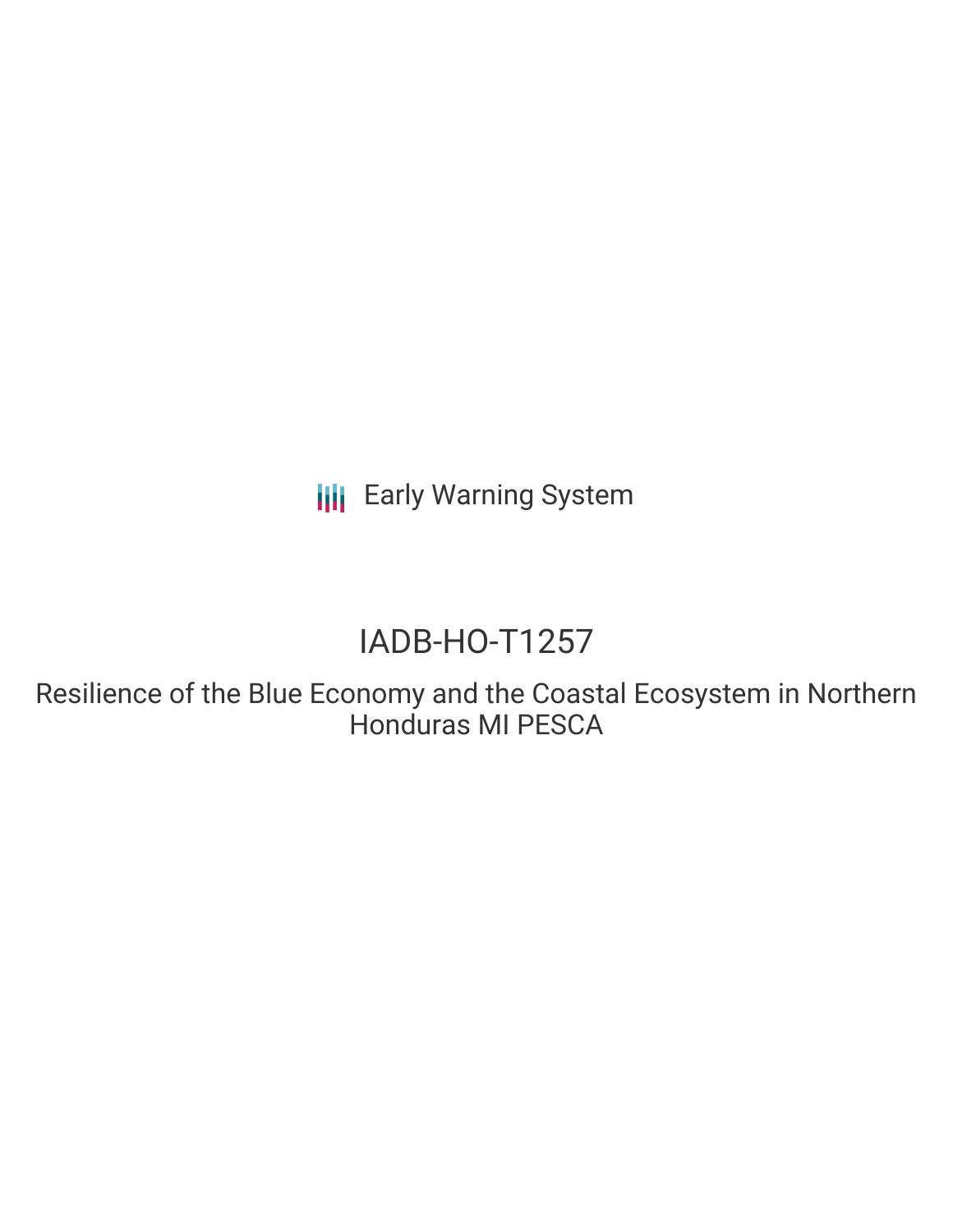

#### **Quick Facts**

| <b>Countries</b>               | Honduras                               |
|--------------------------------|----------------------------------------|
| <b>Financial Institutions</b>  | Inter-American Development Bank (IADB) |
| <b>Status</b>                  | Approved                               |
| <b>Bank Risk Rating</b>        | U                                      |
| <b>Voting Date</b>             | 2016-09-21                             |
| <b>Sectors</b>                 | Agriculture and Forestry               |
| <b>Investment Type(s)</b>      | Grant                                  |
| <b>Investment Amount (USD)</b> | $$3.44$ million                        |
| <b>Project Cost (USD)</b>      | $$4.43$ million                        |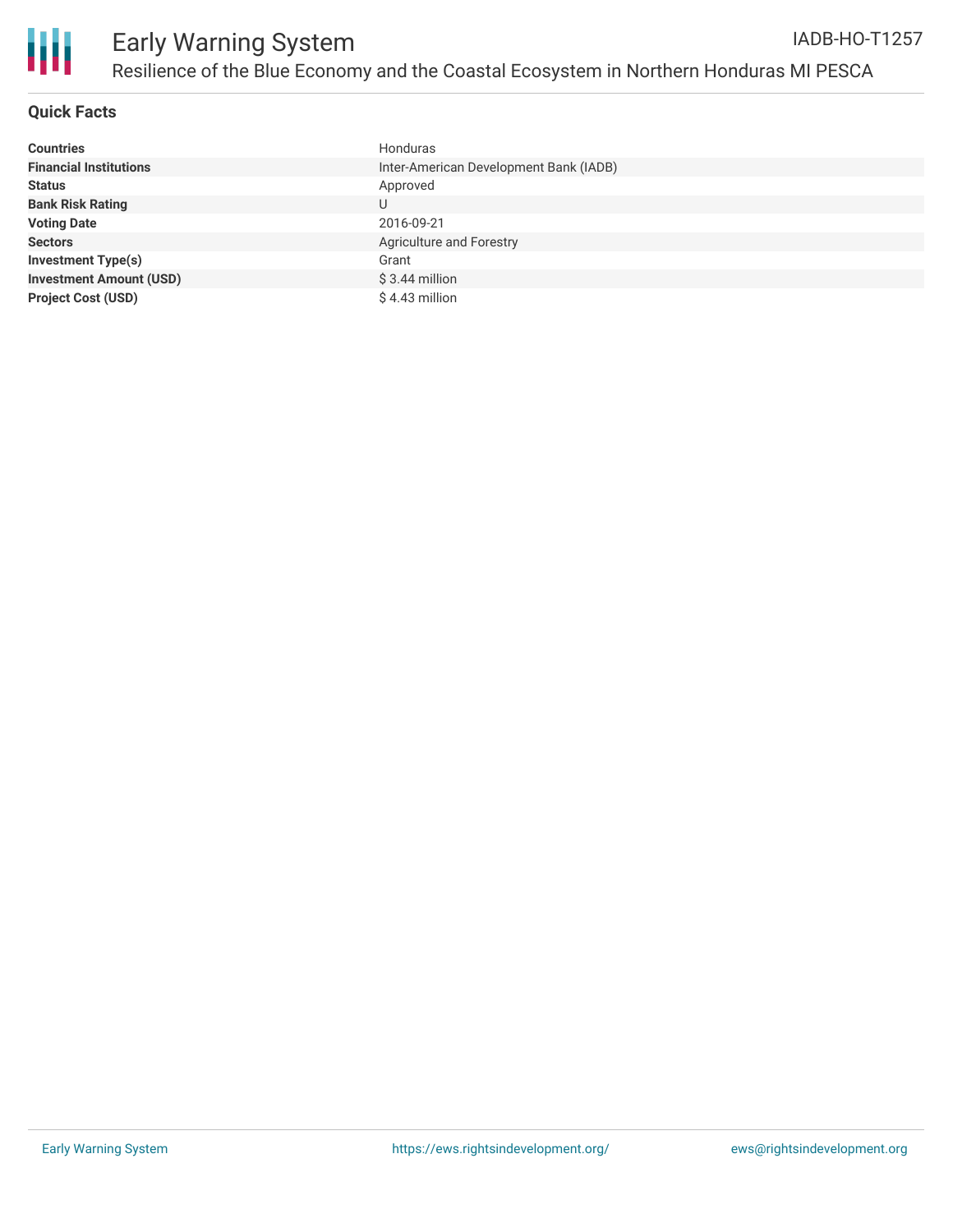

### **Project Description**

From IDB: "Increase income of Atlantic coastal communities of Honduras, through sustainable productive activities that allow them better access to local markets and conserve coastal ecosystem on which they depend."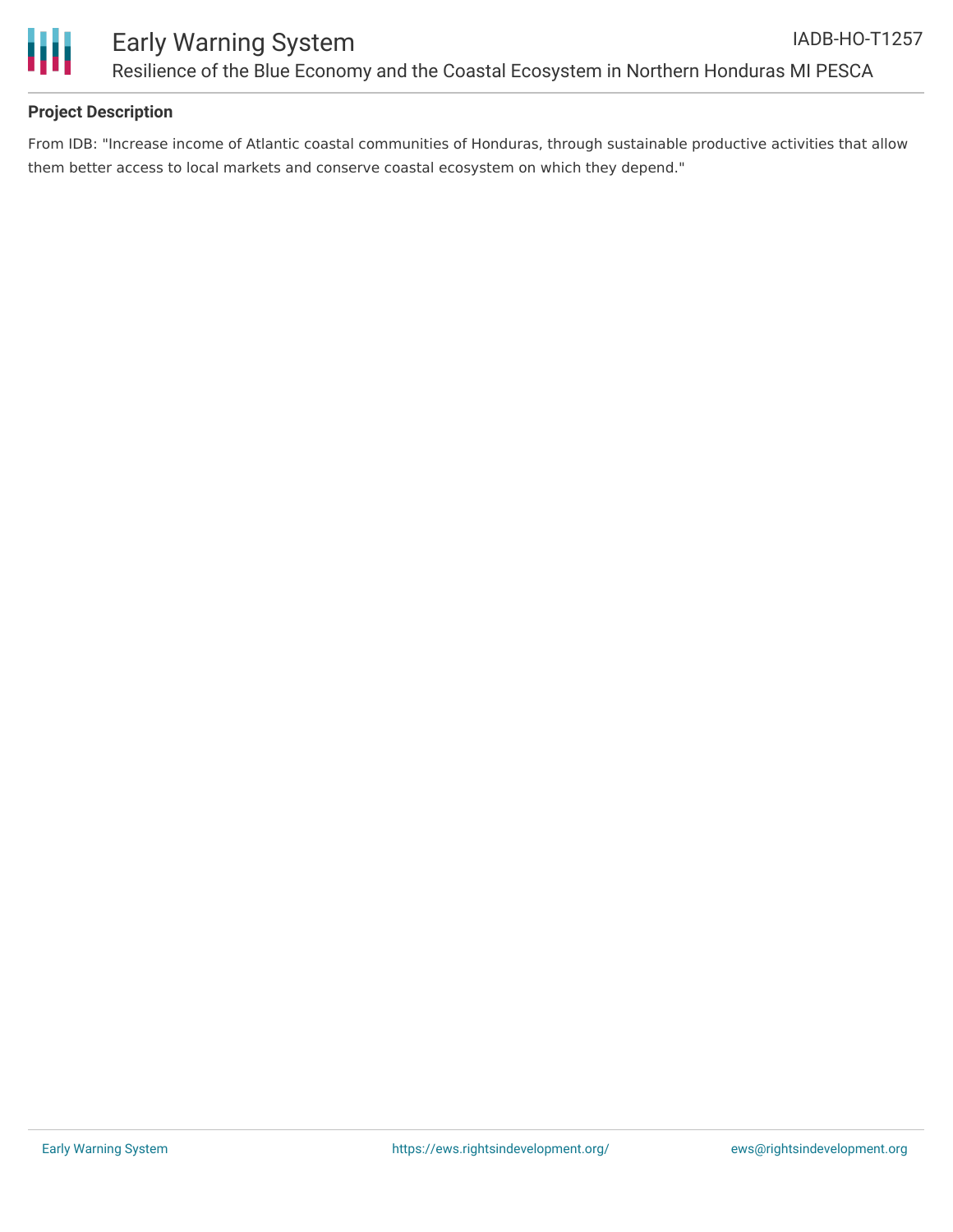

#### **Investment Description**

• Inter-American Development Bank (IADB)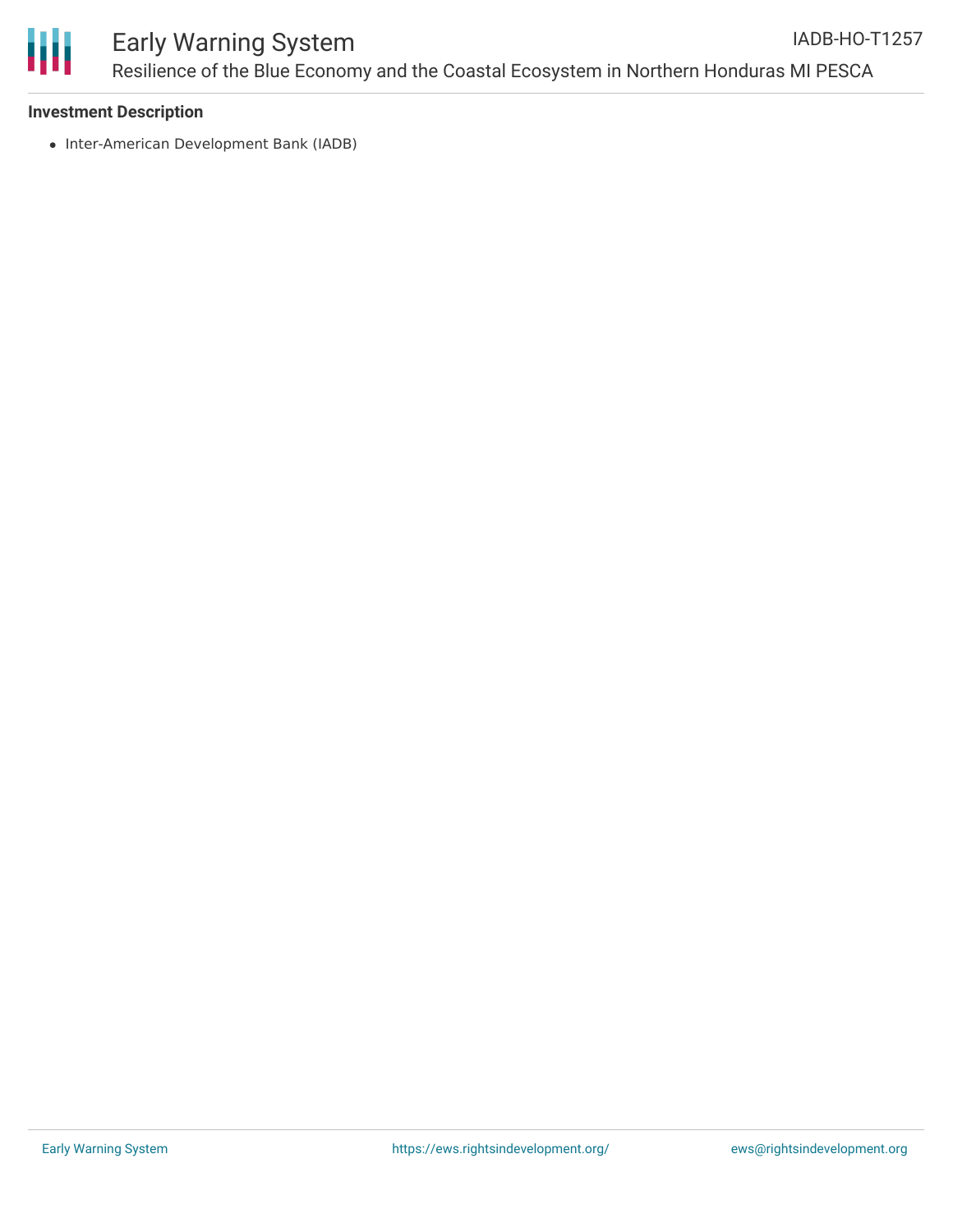## **Contact Information**

#### ACCOUNTABILITY MECHANISM OF IADB

The Independent Consultation and Investigation Mechanism (MICI) is the independent complaint mechanism and fact-finding body for people who have been or are likely to be adversely affected by an Inter-American Development Bank (IDB) or Inter-American Investment Corporation (IIC)-funded project. If you submit a complaint to MICI, they may assist you in addressing the problems you raised through a dispute-resolution process with those implementing the project and/or through an investigation to assess whether the IDB or IIC is following its own policies for preventing or mitigating harm to people or the environment. You can submit a complaint by sending an email to MICI@iadb.org. You can learn more about the MICI and how to file a complaint at http://www.iadb.org/en/mici/mici,1752.html (in English) or http://www.iadb.org/es/mici/mici,1752.html (Spanish).